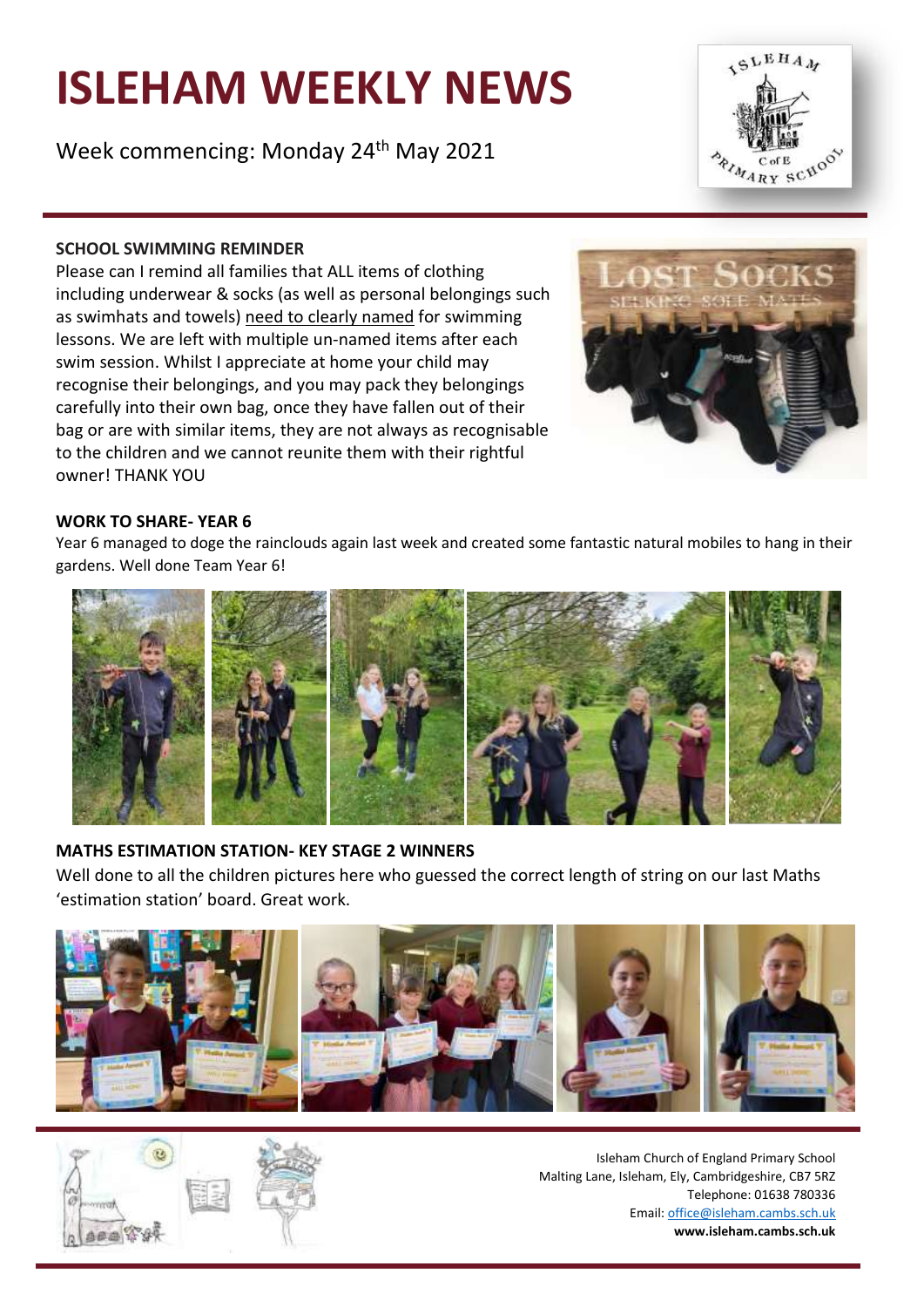Year 2 have also been very busy this last week- please see below some their amazing book blurbs and illustrations. What super work!



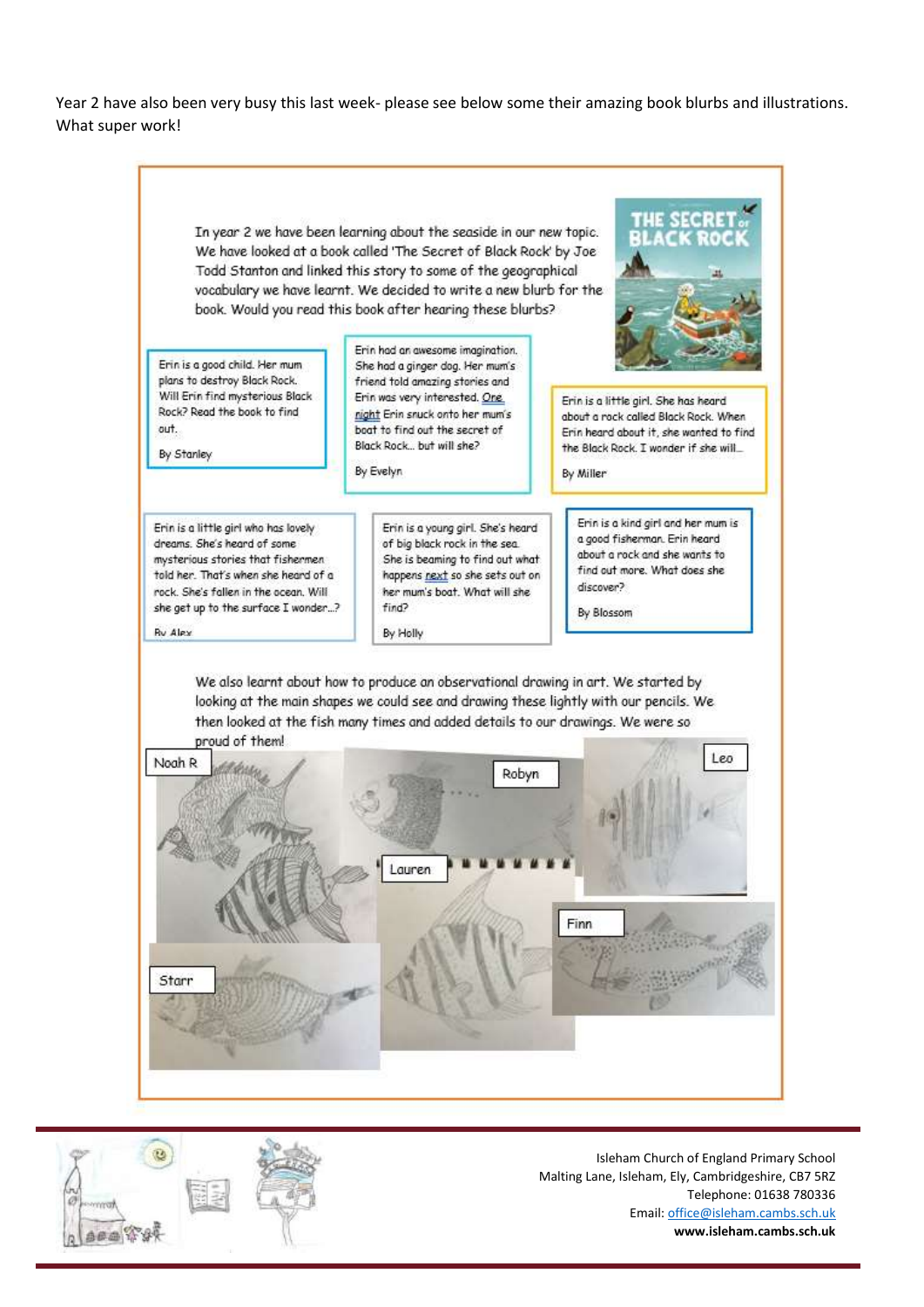#### **SCHOOL MENU THIS WEEK**

|                        | Monday                                   | Tuesday                                       | Wednesday                                              | Thursday                                                   | Friday                                                     | Available                                                                     |
|------------------------|------------------------------------------|-----------------------------------------------|--------------------------------------------------------|------------------------------------------------------------|------------------------------------------------------------|-------------------------------------------------------------------------------|
| Freshlu<br>baked bread | Poppy seed<br>bloomer                    | Wholemeal                                     | <b>Garlic bread</b>                                    | Rosemary<br>wholemeal                                      | Focaccia                                                   | every day:<br>· Seasonal                                                      |
| Menu choice<br>1       | Cheese & Tomato<br>Pizza                 | Sausage under wrap                            | Beef Bolognese with<br>pasta                           | Roast chicken with<br>roasted potatoes<br>& stuffing       | <b>Fish &amp; Chips chips</b><br>& garden peas or<br>beans | vegetables<br>· Selection of<br>fresh salad                                   |
| Menu choice            | <b>Jacket Potato with</b><br>cheese      | Jacket Potato with<br>cheese/tuna             | <b>Jacket Potato with</b><br>cheese                    | <b>Quorn fillet with</b><br>roasted potatoes<br>& stuffing | <b>Jacket Potato with</b><br>cheese                        | Some of our food may contain<br>allergens, Please osk our<br>chef for advice. |
| Menu choice<br>3       | Cheeseroll                               | Cheeseroll                                    | Cheeseroll                                             | Cheeseroll                                                 | <b>Cheeseroll</b>                                          |                                                                               |
| <b>Desserts</b>        | <b>Ginger Cake</b><br>Sliced fresh fruit | <b>Fruit Shortbread</b><br>Sliced fresh fruit | <b>Chocolate Krispie</b><br>Cake<br>Sliced fresh fruit | <b>Fudge Tart</b><br>Sliced fresh fruit                    | <b>Fruit Jelly</b><br>Sliced fresh fruit                   |                                                                               |

## **STAFF NEWS**

We have so far finalised the Early Years and Key Stage 1 teams for September 2021, and will annouce our Key Stage 2 teams directly after half term.

Sadly Ms Abineri will be leaving us to take up a new post in a local school. We are delghted though that Miss Simmons is staying on next year to teach Year 1 offering continuity to our exisiting Reception children, and that we have recruited an excellent and experienced Reception teacher to job share with Miss Diplock from September 2021 in Reception class. This leaves our lower school staff as below:-

**Reception**- Miss Diplock (Mon-Tues) and Mrs Barnes-Weston (Weds- Fri)

**Year 1**- Miss Simmons

**Year 2**- Miss Stanley (with Mr Nichols- teacher trainee)

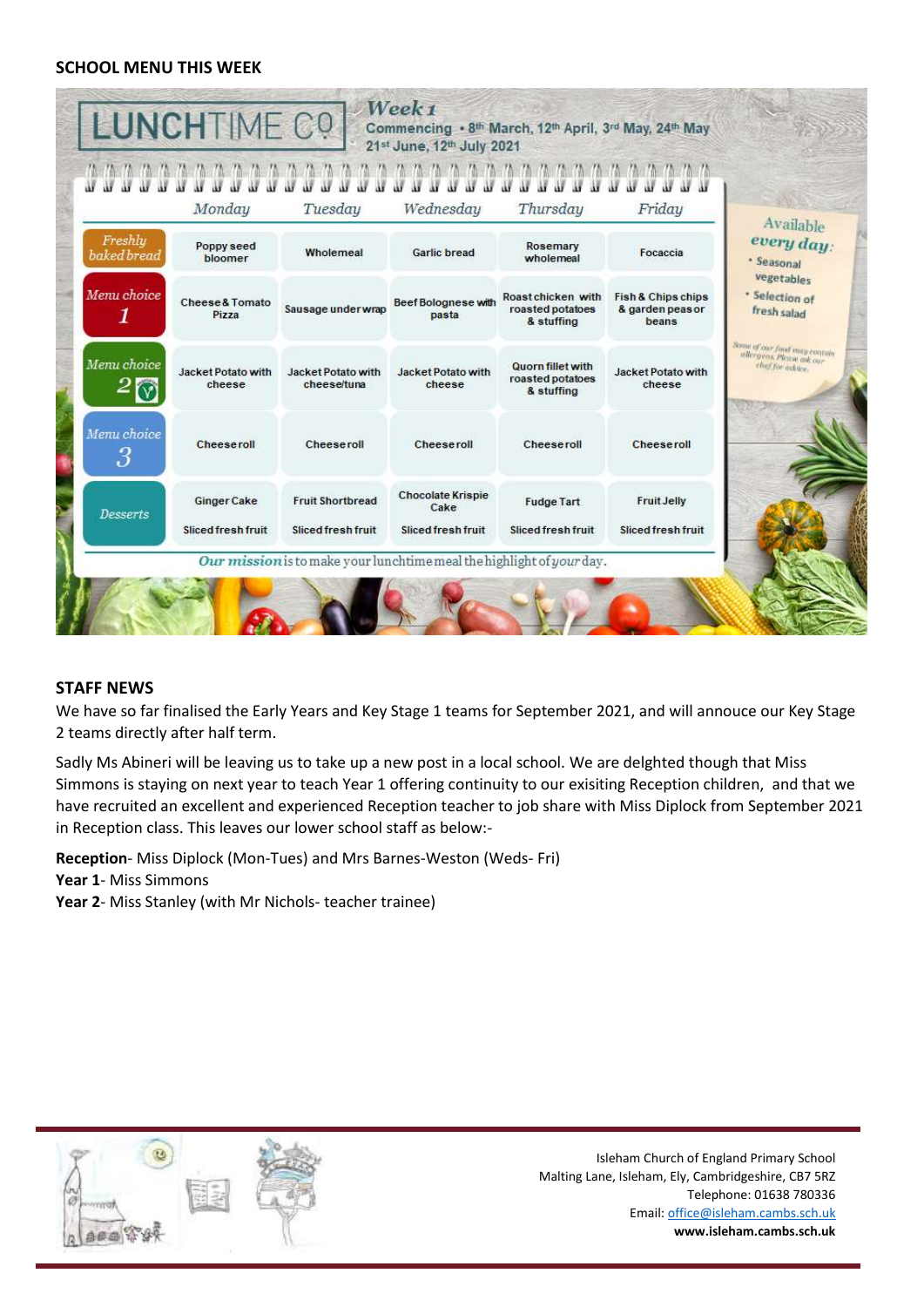### **ASSEMBLIES & MUSIC THIS WEEK**

This week we will be thinking in our Picture News assembly about the place of fidget toys in school.



And our curriculum drivers- Resilience, Excellence, Discovery will be further explored in our assemblies this week.



#### **ROYAL MAIL HEROES STAMP DESIGN COMPETITION**

We have had some amazing entries for the Royal Mail Heroes Stamp Design Competition from children throughout the school. Tomorrow is the last day for sending in your entries to us so that these can be sent into the competition by the school.

Please see the 'Heroes Parent Letter' available at [www.royalmail.com/stampcompetition](http://www.royalmail.com/stampcompetition) for more information about how personal data is used in the competition, and for further entry forms if required. Please let me know if you have any objection to your child's entry including their name and school name being sent off to the competition by the school. These are just some of the fantastic entries from our school representing scientists, engineers, the military, NHS and Marcus Rashford. Thank you to all our children for their hard work.